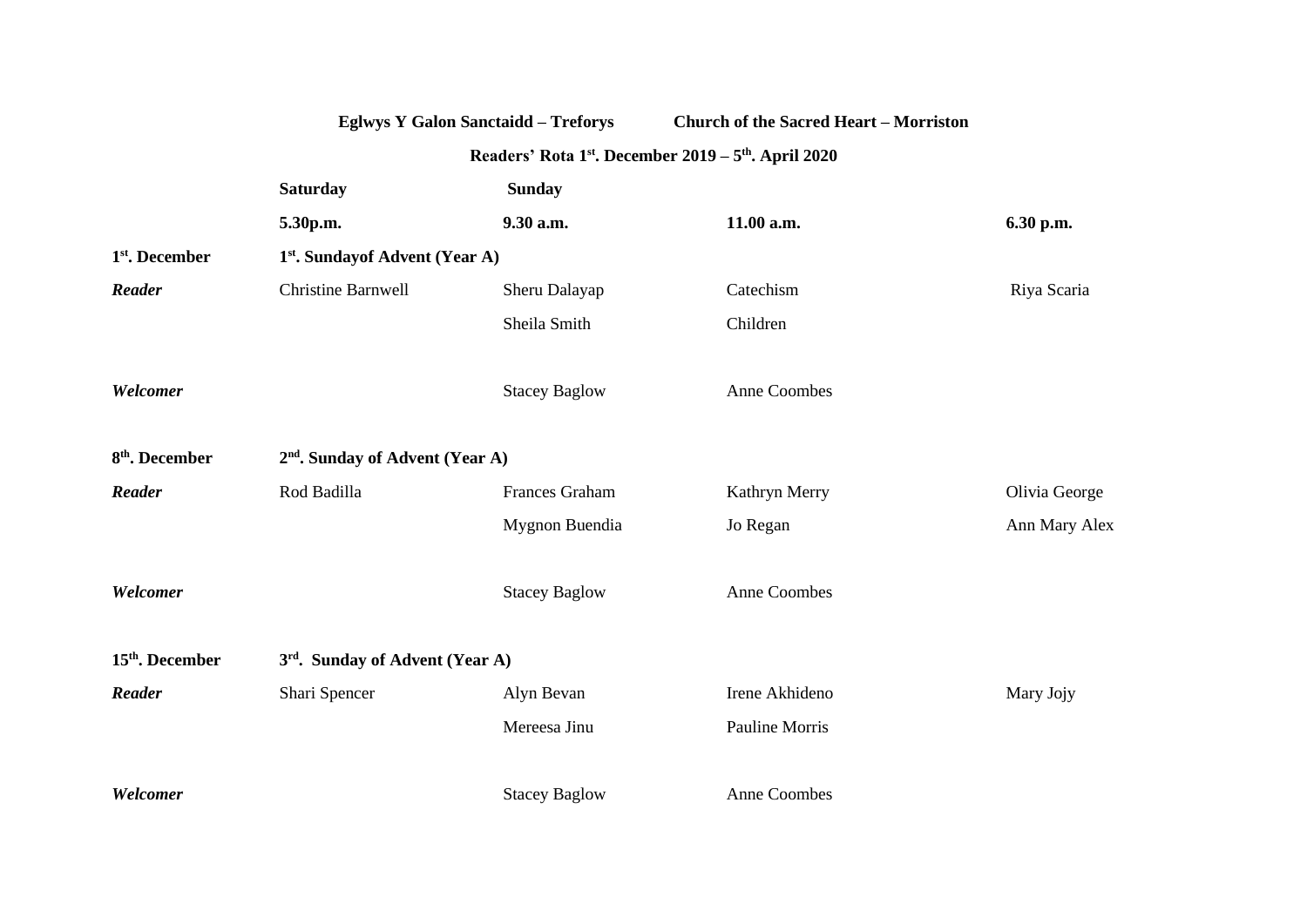|                             | <b>Saturday</b><br>5.30p.m.                 | <b>Sunday</b>        |                      |               |
|-----------------------------|---------------------------------------------|----------------------|----------------------|---------------|
|                             |                                             | 9.30 a.m.            | 11.00 a.m.           | 6.30 p.m.     |
| $22nd$ . December           | 4 <sup>th</sup> . Sunday of Advent (Year A) |                      |                      |               |
| Reader                      | <b>Christine Barnwell</b>                   | Rhia Jinu            | <b>Betty Gronert</b> | Riya Scaria   |
|                             |                                             | Mer Badilla          | Anne Lear            |               |
| Welcomer                    |                                             | <b>Stacey Baglow</b> | Anne Coombes         |               |
| 29 <sup>th</sup> . December | <b>Holy Family (Year A)</b>                 |                      |                      |               |
| Reader                      | Rod Badilla                                 | Liz Arthur           | Louisa Thompson      | Olivia George |
|                             |                                             | Kevin Harvey         | Rebecca Thompson     | Ann Mary Alex |
| Welcomer                    |                                             | <b>Stacey Baglow</b> | Anne Coombes         |               |
| 5 <sup>th</sup> . January   | <b>Epiphany (Year A)</b>                    |                      |                      |               |
| Reader                      | Shari Spencer                               | Sheila Smith         | Catechism            | Mary Jojy     |
|                             |                                             | Sheru Dalayap        | Children             |               |
| Welcomer                    |                                             | <b>Stacey Baglow</b> | Anne Coombes         |               |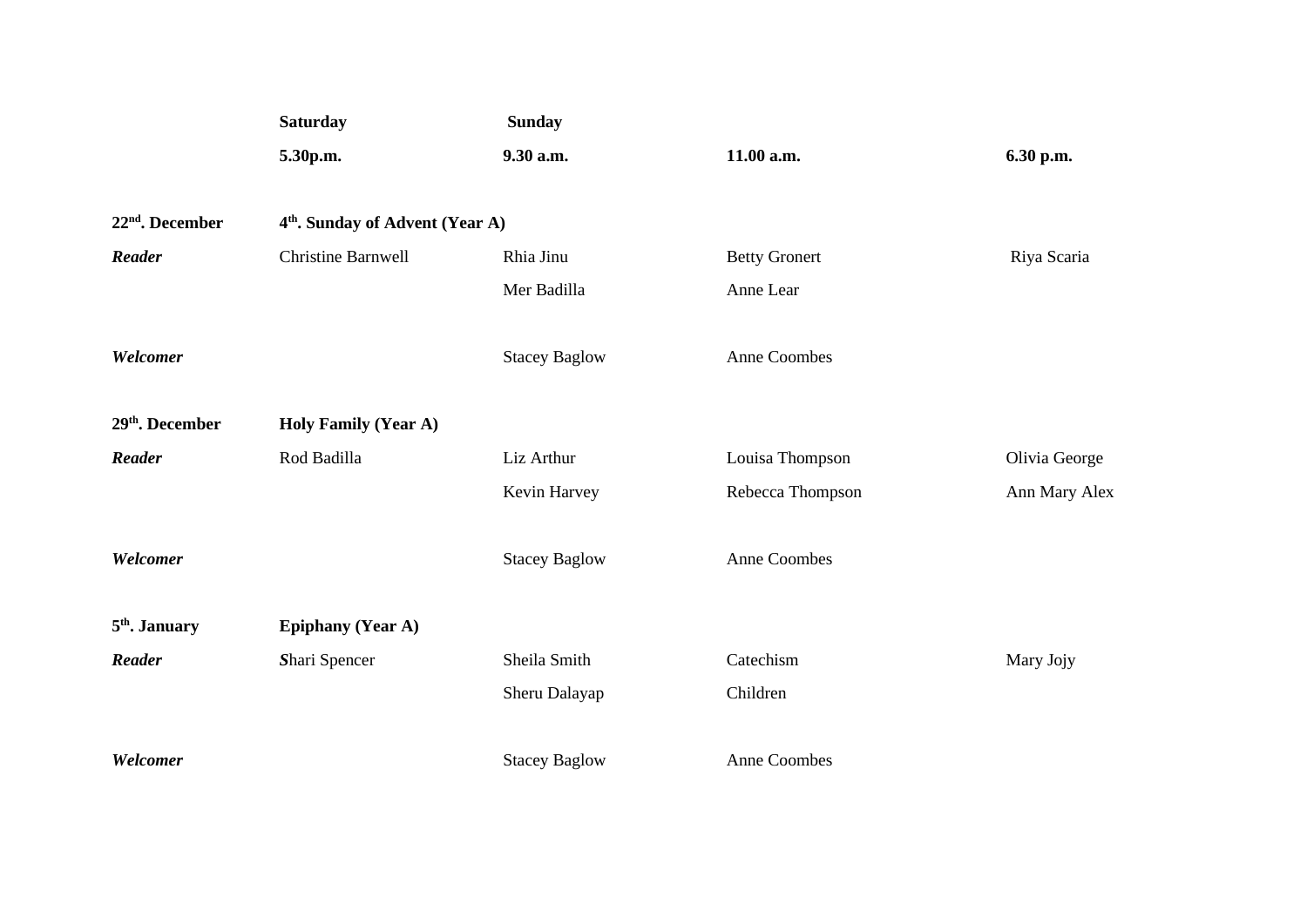|                            | <b>Saturday</b>                                    | <b>Sunday</b>        |                      |               |  |
|----------------------------|----------------------------------------------------|----------------------|----------------------|---------------|--|
|                            | 5.30p.m.                                           | 9.30 a.m.            | 11.00 a.m.           | 6.30 p.m.     |  |
| 12 <sup>th</sup> . January | <b>Baptism of the Lord (Year C)</b>                |                      |                      |               |  |
| Reader                     | <b>Christine Barnwell</b>                          | Mygnon Buendia       | Lizel Delacruz       | Riya Scaria   |  |
|                            |                                                    | Frances Graham       | Pauline Morris       |               |  |
| Welcomer                   |                                                    | <b>Stacey Baglow</b> | <b>Anne Coombes</b>  |               |  |
| 19 <sup>th</sup> . January | 2 <sup>nd</sup> . Sunday in Ordinary Time (Year A) |                      |                      |               |  |
| Reader                     | Rod Badilla                                        | Mereesa Jinu         | <b>Betty Gronert</b> | Olivia George |  |
|                            |                                                    | Alyn Bevan           | Rebecca Thompson     | Ann Mary Alex |  |
| Welcomer                   |                                                    | <b>Stacey Baglow</b> | <b>Anne Coombes</b>  |               |  |
| 26th. January              | 3 <sup>rd</sup> . Sunday in Ordinary Time (Year A) |                      |                      |               |  |
| <b>Reader</b>              | Shari Spencer                                      | Mer Badilla          | <b>Elaine Rees</b>   | Mary Jojy     |  |
|                            |                                                    | Rhia Jinu            | Irene Akhideno       |               |  |
| Welcomer                   |                                                    | <b>Stacey Baglow</b> | <b>Anne Coombes</b>  |               |  |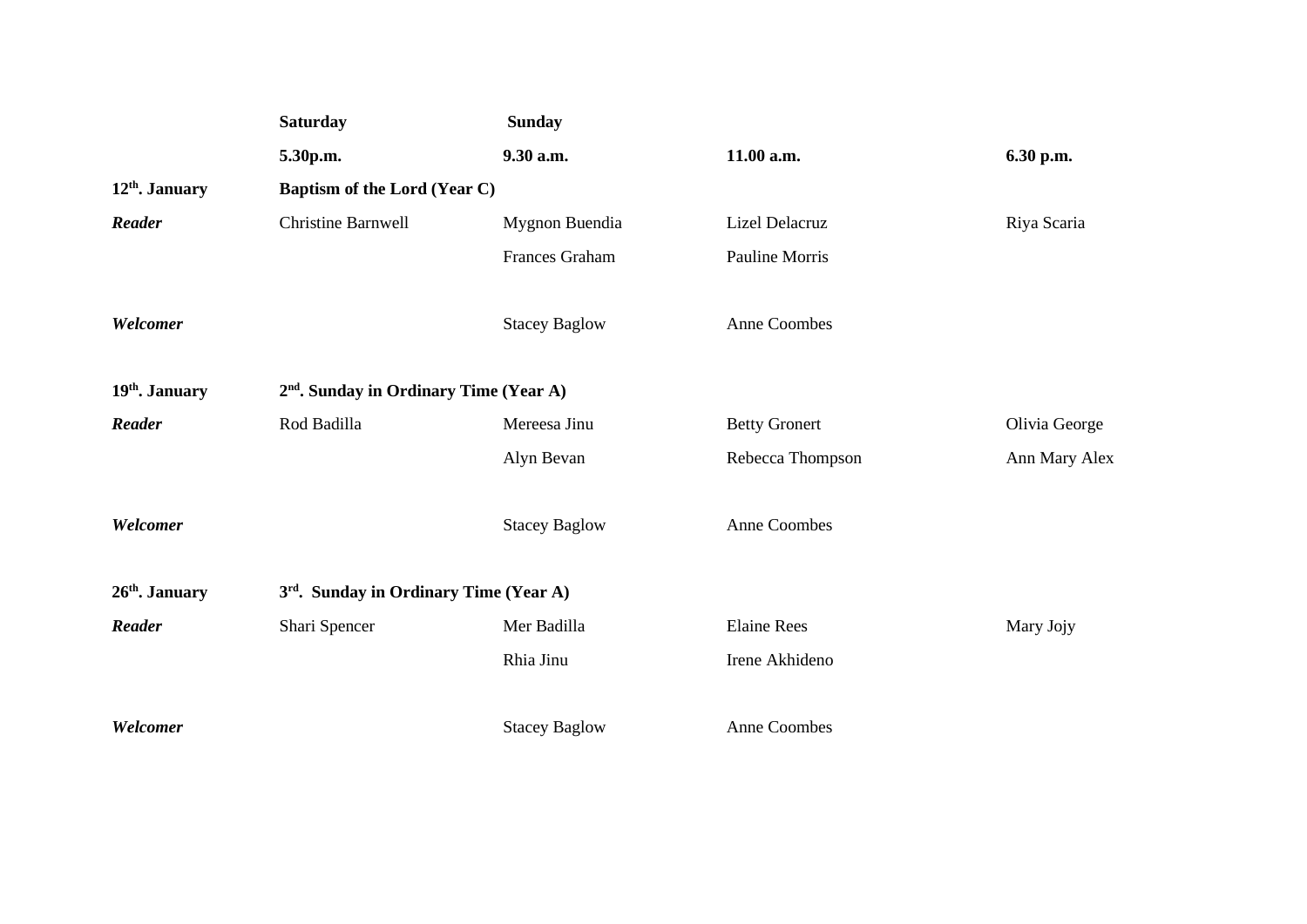|                             | Saturday                                           | <b>Sunday</b>        |                      |               |
|-----------------------------|----------------------------------------------------|----------------------|----------------------|---------------|
|                             | 5.30p.m.                                           | 9.30 a.m.            | 11.00 a.m.           | 6.30 p.m.     |
|                             |                                                    |                      |                      |               |
| $2nd$ . February            | Presentation of the Lord / Candlemas Day (Year A)  |                      |                      |               |
| Reader                      | <b>Christine Barnwell</b>                          | Kevin Harvey         | Catechism            | Riya Scaria   |
|                             |                                                    | Liz Arthur           | Children             |               |
| Welcomer                    |                                                    | <b>Stacey Baglow</b> | Anne Coombes         |               |
| 9 <sup>th</sup> . February  | 5 <sup>th</sup> . Sunday in Ordinary Time (Year A) |                      |                      |               |
| Reader                      | Rod Badilla                                        | Sheru Dalayap        | Kathryn Merry        | Olivia George |
|                             |                                                    | Mygnon Buendia       | Lizel Delacruz       | Ann Mary Alex |
| Welcomer                    |                                                    | <b>Stacey Baglow</b> | Anne Coombes         |               |
| 16 <sup>th</sup> . February | 6 <sup>th</sup> . Sunday in Ordinary Time (Year A) |                      |                      |               |
| Reader                      | Shari Spencer                                      | Fran Graham          | <b>Betty Gronert</b> | Mary Jojy     |
|                             |                                                    | Sheila Smith         | Anne Lear            |               |
| Welcomer                    |                                                    | <b>Stacey Baglow</b> | Anne Coombes         |               |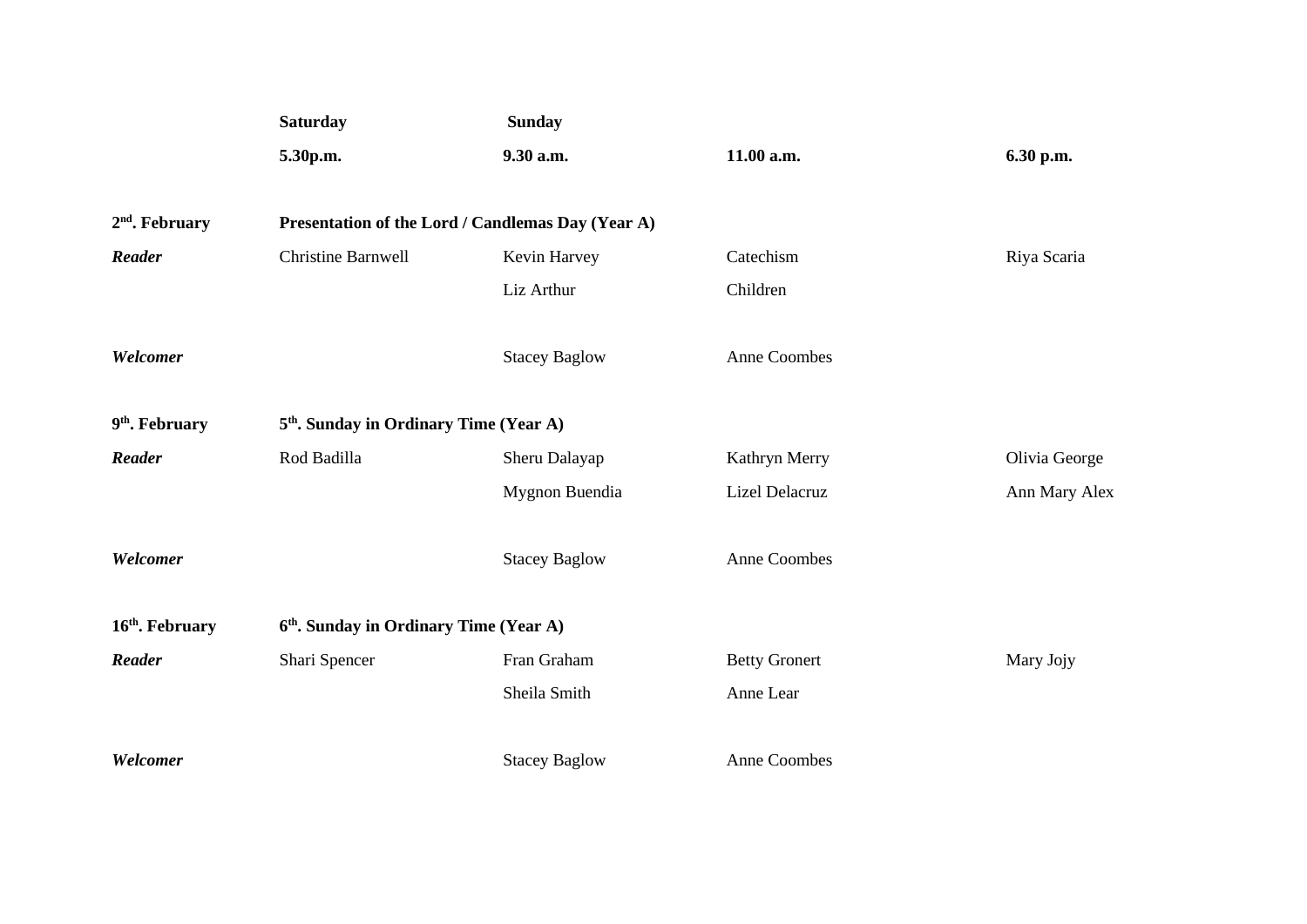|                             | <b>Saturday</b>                                    | <b>Sunday</b>        |                     |               |
|-----------------------------|----------------------------------------------------|----------------------|---------------------|---------------|
|                             | 5.30p.m.                                           | 9.30 a.m.            | 11.00 a.m.          | 6.30 p.m.     |
| 23 <sup>rd</sup> . February | 7 <sup>th</sup> . Sunday in Ordinary Time (Year A) |                      |                     |               |
| Reader                      | <b>Christine Barnwell</b>                          | Alyn Bevan           | Louisa Thompson     | Riya Scaria   |
|                             |                                                    | Mereesa Jinu         | Rebecca Thompson    |               |
| Welcomer                    |                                                    | <b>Stacey Baglow</b> | Anne Coombes        |               |
| 1 <sup>st</sup> . March     | $1st$ . Sunday of Lent (Year A)                    |                      |                     |               |
| Reader                      | Rod Badilla                                        | Rhia Jinu            | Catechism           | Olivia George |
|                             |                                                    | Mer Badilla          | Children            | Ann Mary Alex |
| Welcomer                    |                                                    | <b>Stacey Baglow</b> | Anne Coombes        |               |
| 8 <sup>th</sup> . March     | 2 <sup>nd</sup> . Sunday of Lent (Year A)          |                      |                     |               |
| Reader                      | Shari Spencer                                      | Mygnon Buendia       | Kathryn Merry       | Mary Jojy     |
|                             |                                                    | Kevin Harvey         | <b>Elaine Rees</b>  |               |
| Welcomer                    |                                                    | <b>Stacey Baglow</b> | <b>Anne Coombes</b> |               |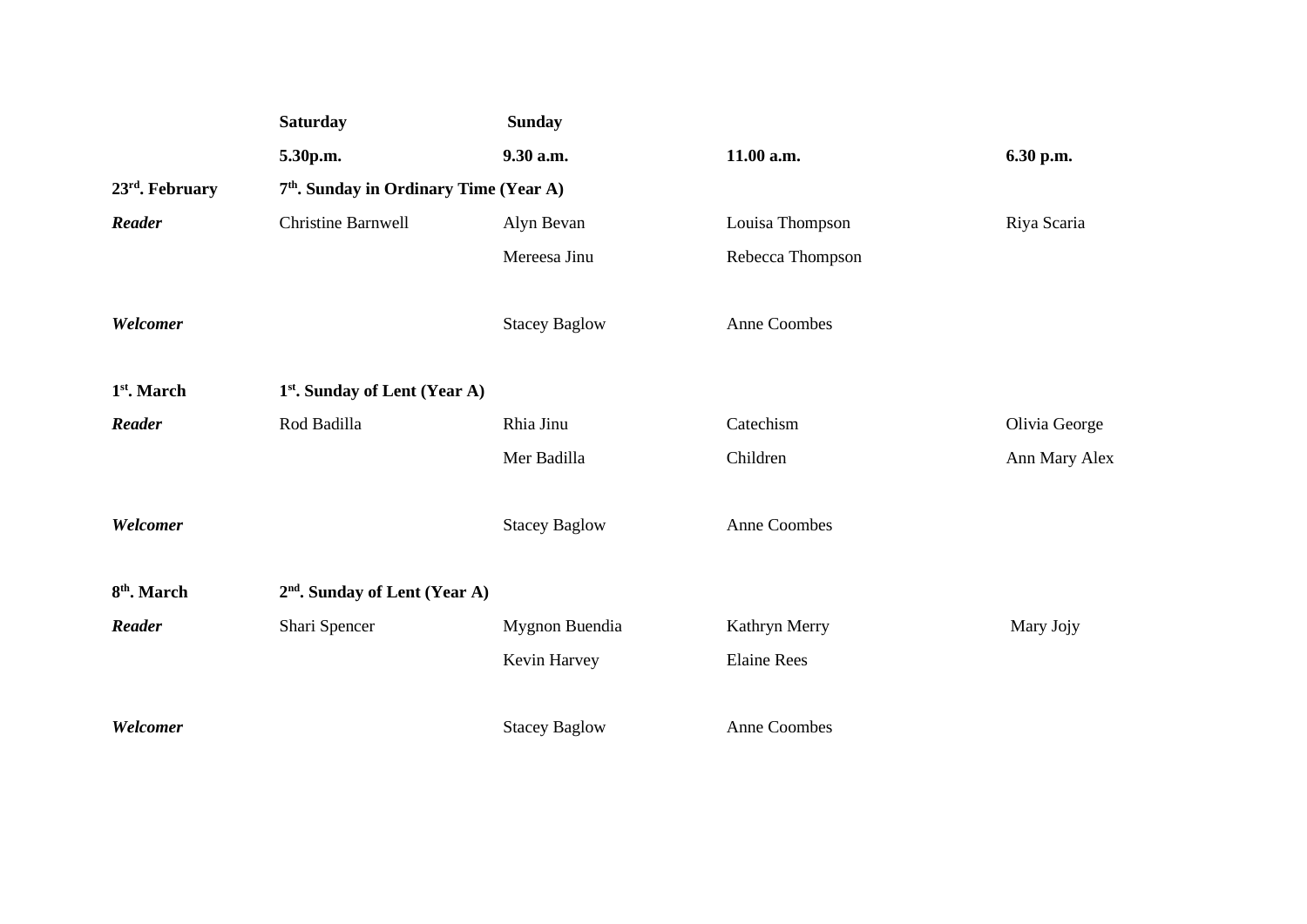|                          | <b>Saturday</b>                                          | <b>Sunday</b>        |                      |               |  |
|--------------------------|----------------------------------------------------------|----------------------|----------------------|---------------|--|
|                          | 5.30p.m.                                                 | 9.30 a.m.            | 11.00 a.m.           | 6.30 p.m.     |  |
| 15 <sup>th</sup> . March | 3rd. Sunday of Lent (Year A)                             |                      |                      |               |  |
| Reader                   | <b>Christine Barnwell</b>                                | Liz Arthur           | Jo Regan             | Riya Scaria   |  |
|                          |                                                          | Rod Badilla          | Pauline Morris       |               |  |
| Welcomer                 |                                                          | <b>Stacey Baglow</b> | Anne Coombes         |               |  |
| $22nd$ . March           | 4 <sup>th</sup> . Sunday of Lent - Mother's Day (Year A) |                      |                      |               |  |
| Reader                   | Rod Badilla                                              | Sheru Dalayap        | Catechism            | Olivia George |  |
|                          |                                                          | Sheila Smith         | Children             | Ann Mary Alex |  |
| Welcomer                 |                                                          | <b>Stacey Baglow</b> | Anne Coombes         |               |  |
| 29 <sup>th</sup> . March | 5 <sup>th</sup> . Sunday of Lent (Year A)                |                      |                      |               |  |
| Reader                   | Shari Spencer                                            | Fran Graham          | <b>Betty Gronert</b> | Mary Jojy     |  |
|                          |                                                          | Alyn Bevan           | Anne Lear            |               |  |
| Welcomer                 |                                                          | <b>Stacey Baglow</b> | <b>Anne Coombes</b>  |               |  |